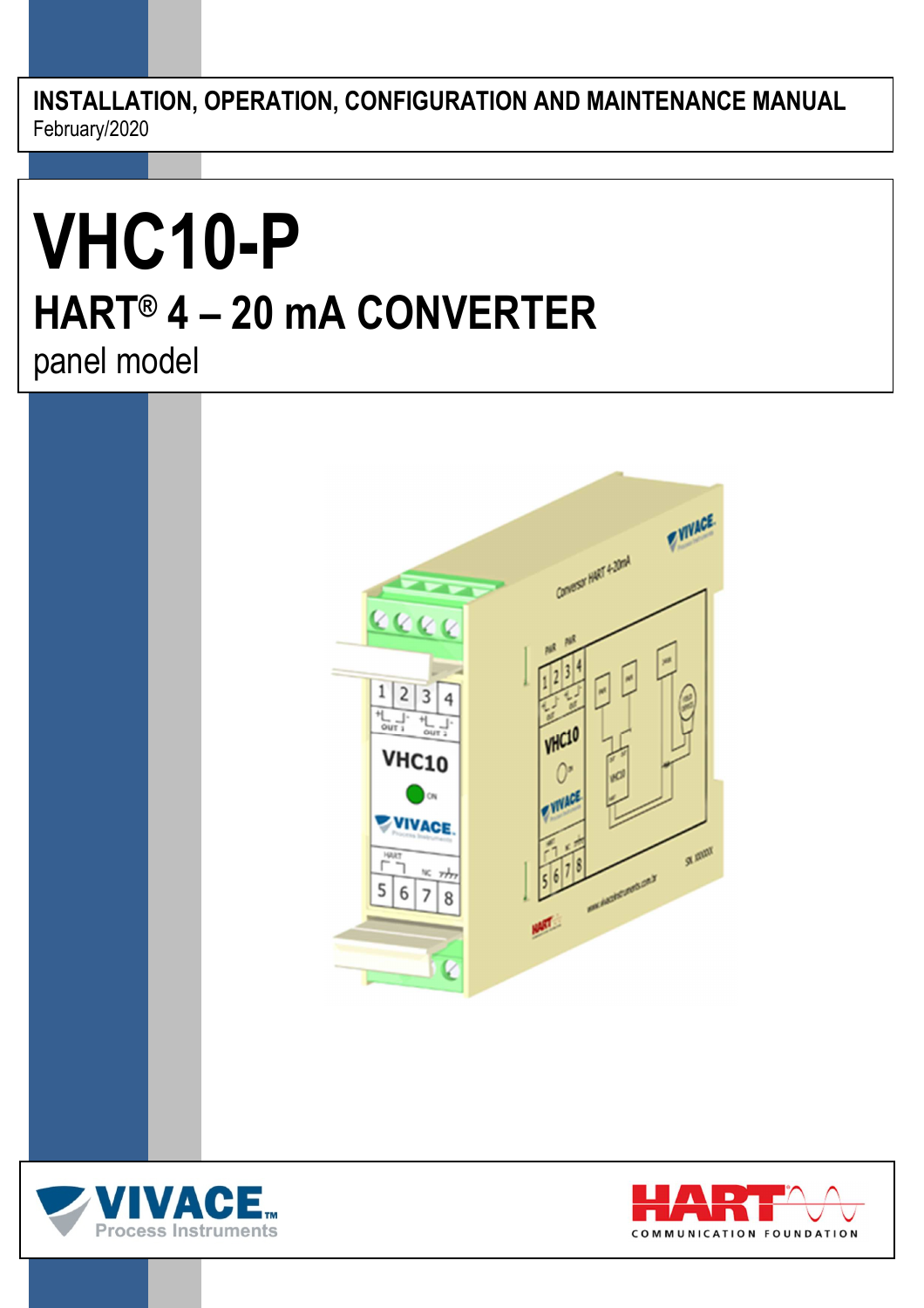#### **COPYRIGHT**

All rights reserved, including translations, reprints, complete or partial reproduction of this manual, patent concession or model register of use/project.

 $\Box$  . The contribution of the contribution of the contribution of the contribution of the contribution of the contribution of the contribution of the contribution of the contribution of the contribution of the contributi

No part of this publication may be reproduced, copied, processed or transmitted on any manner or any medium (photocopy, scanning, etc.) without the express permission of **Vivace Process Instruments Inc.**, not even for training or electronic systems.

HART<sup>®</sup> is a registered mark from HART Communication Foundation.

#### **NOTE**

We have reviewed this manual with great care to maintain compliance with the hardware and software versions described herein. However, due to the dynamic development and version upgrades, the possibility of technical deviations cannot be ruled out. We cannot accept any responsibility for the full compliance of this material.

Vivace reserves the right to, without notice, make modifications and improvements of any kind in its products without incurring in any circumstances, the obligation to make those same modifications to products sold previously.

The information in this manual is frequently updated. Therefore, when using a new product, please check the latest version of the manual on the Internet through our website www.vivaceinstruments.com, where it can be downloaded.

You customer is very important for us. We will always be grateful for any suggestions for improvements as well as new ideas, which can be sent to the e-mail: contato@vivaceinstruments.com preferably with the title "Suggestions".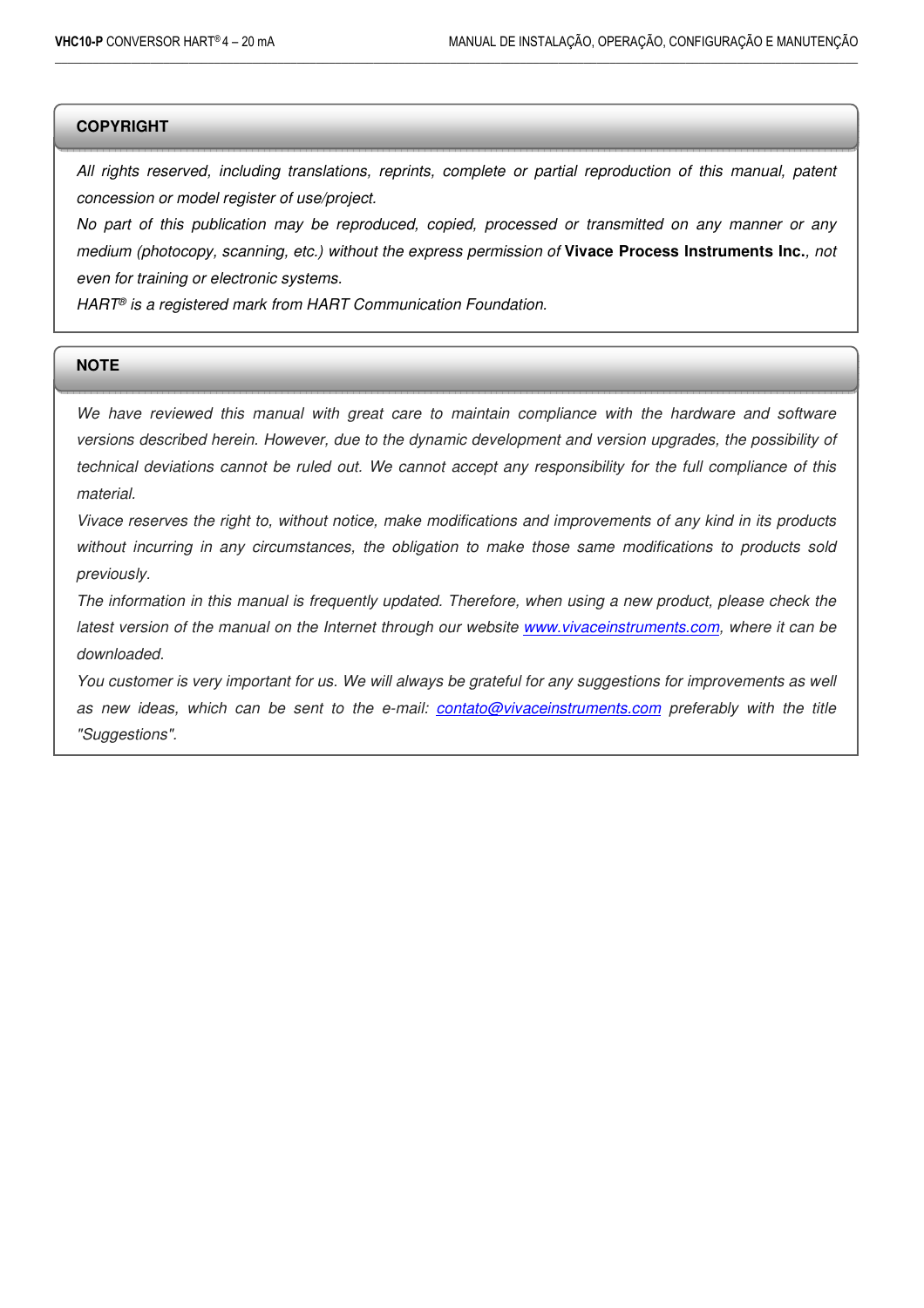# **SUMMARY**

| 1               |                                              |  |  |
|-----------------|----------------------------------------------|--|--|
|                 |                                              |  |  |
| $\mathbf 2$     |                                              |  |  |
| $\mathbf 3$     |                                              |  |  |
|                 | 3.1.<br>3.2.<br>3.3.<br>3.4.<br>3.5.<br>3.6. |  |  |
| $\overline{4}$  |                                              |  |  |
|                 | 41<br>4.2.<br>4.3.<br>4.4.<br>4.5.           |  |  |
| $5\phantom{.0}$ |                                              |  |  |
|                 | 5.1.<br>5.2.                                 |  |  |
|                 |                                              |  |  |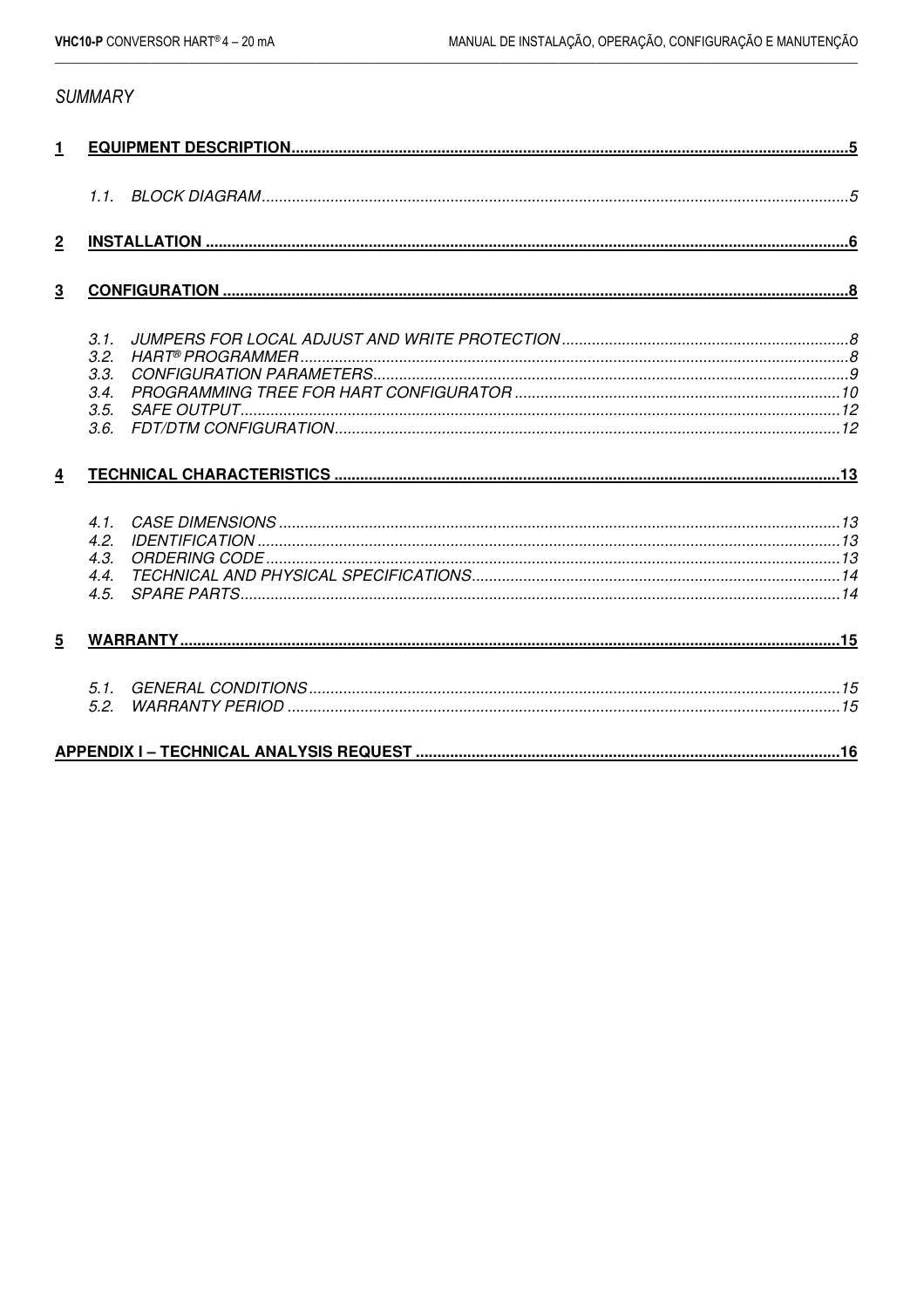#### **WARNING**

**1** 

It is extremely important that all the safety instructions, installation and operation in this manual are followed faithfully. The manufacturer is not liable for damage or malfunction caused by improper use of this equipment. It is recommended to strictly following the rules and good practice relating to installation, ensuring correct grounding, noise insulation and good quality cables and connections in order to provide the best performance and durability to the equipment.

 $\Box$  . The contribution of the contribution of the contribution of the contribution of the contribution of the contribution of the contribution of the contribution of the contribution of the contribution of the contributi

Special attention must be considered in relation to installations in hazardous areas, where applicable.

#### **SAFETY PROCEDURES**

- Appoint only skilled people, trained with process and equipment;
- Install equipment only in operation compatible areas, with the proper connections and protections;
- Use proper safety equipment for any handling device in field;
- Turn area power off before equipment installation.

#### **SYMBOLOGY**



Caution - indicates risk or error source

Important Information

General or Specific Risk

Electric Shock Danger

#### **GENERAL INFORMATION**



Vivace Process Instruments ensures the operation of this equipment, according to the descriptions contained in its manual, as well as technical characteristics, not guaranteeing its full performance in particular applications.

The operator of this equipment is responsible for observing all aspects of safety and prevention of accidents applicable during the execution of the tasks in this manual.

Failures that might occur in the system, causing damage to property or injury to persons, shall additionally be prevented by external means to a safe outlet for the system.

This equipment must be used only for the purposes and methods proposed in this manual.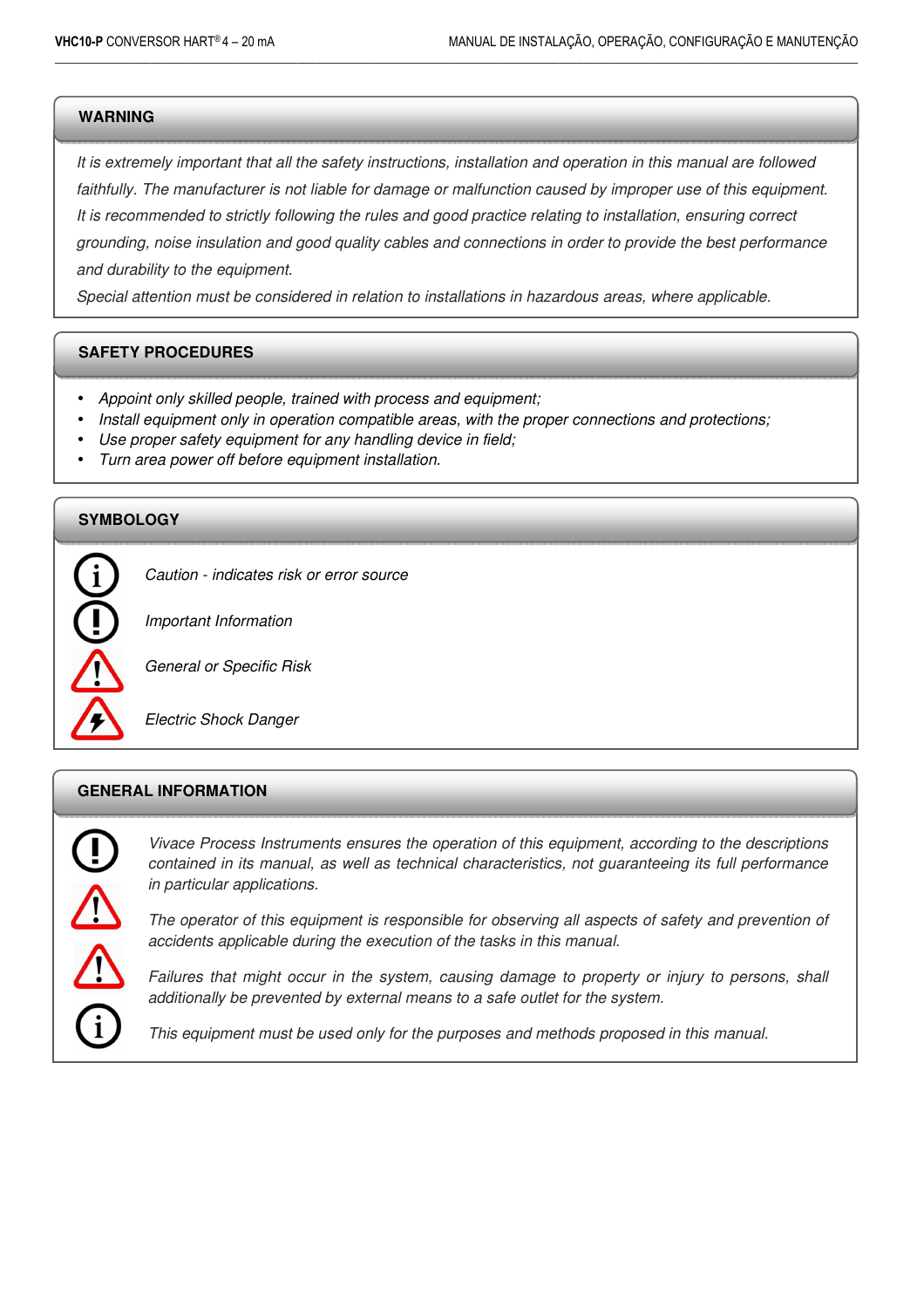# **1 EQUIPMENT DESCRIPTION**

The HART® 4-20 mA **VHC10-P** converter is a member of the Vivace Process Instruments product family, designed to create up to two additional 4-20 mA current channels, aiding analog monitoring in devices that do not have this feature (valve positioners, for example) or that need this monitoring in more than one variable.

 $\Box$  . The contribution of the contribution of the contribution of the contribution of the contribution of the contribution of the contribution of the contribution of the contribution of the contribution of the contributi

The converter can be powered by voltages between 12 and 45 Vdc, generating up to two 4-20 mA current channels (according to NAMUR NE43 standard). Its function is to monitor any user-configured variables of other HART® equipment (regardless of its version) and output them through the current channels.

Its configuration uses the HART®7 communication protocol, already established as the most used in the industrial automation world for configuration, calibration, monitoring and diagnostics.

The converter configuration is carried out at the beginning of its operating cycle, with the converter in "slave" mode, being completed by the user by changing the use mode to "master". Configurations can be performed using a HART® configurator or tools based on EDDL® or FDT/DTM®.

Prioritizing high performance and robustness, it was designed with the latest technologies in electronic components and materials, ensuring long-term reliability for systems of any scale.

#### **1.1. BLOCK DIAGRAM**

The modularization of the converter components is described in the following block diagram.



Figure 1.1 –VHC10-P block diagram.

The DC source input block is responsible for powering all circuits. The current control block is composed of a circuit that transforms the digital values generated by the microcontroller into 4-20 mA currents, proportional to the variables monitored by the converter.

The HART® modem block interfaces the microcontroller signals with the HART® line connected to the monitored equipment.

Finally, the CPU block can be related to the converter's brain, where all the time controls, switching between HART<sup>®</sup> Master/Slave state machines take place, in addition to routines common to transmitters, such as configuration, calibration and generation of output values digital for the currents, proportional to the monitored variables.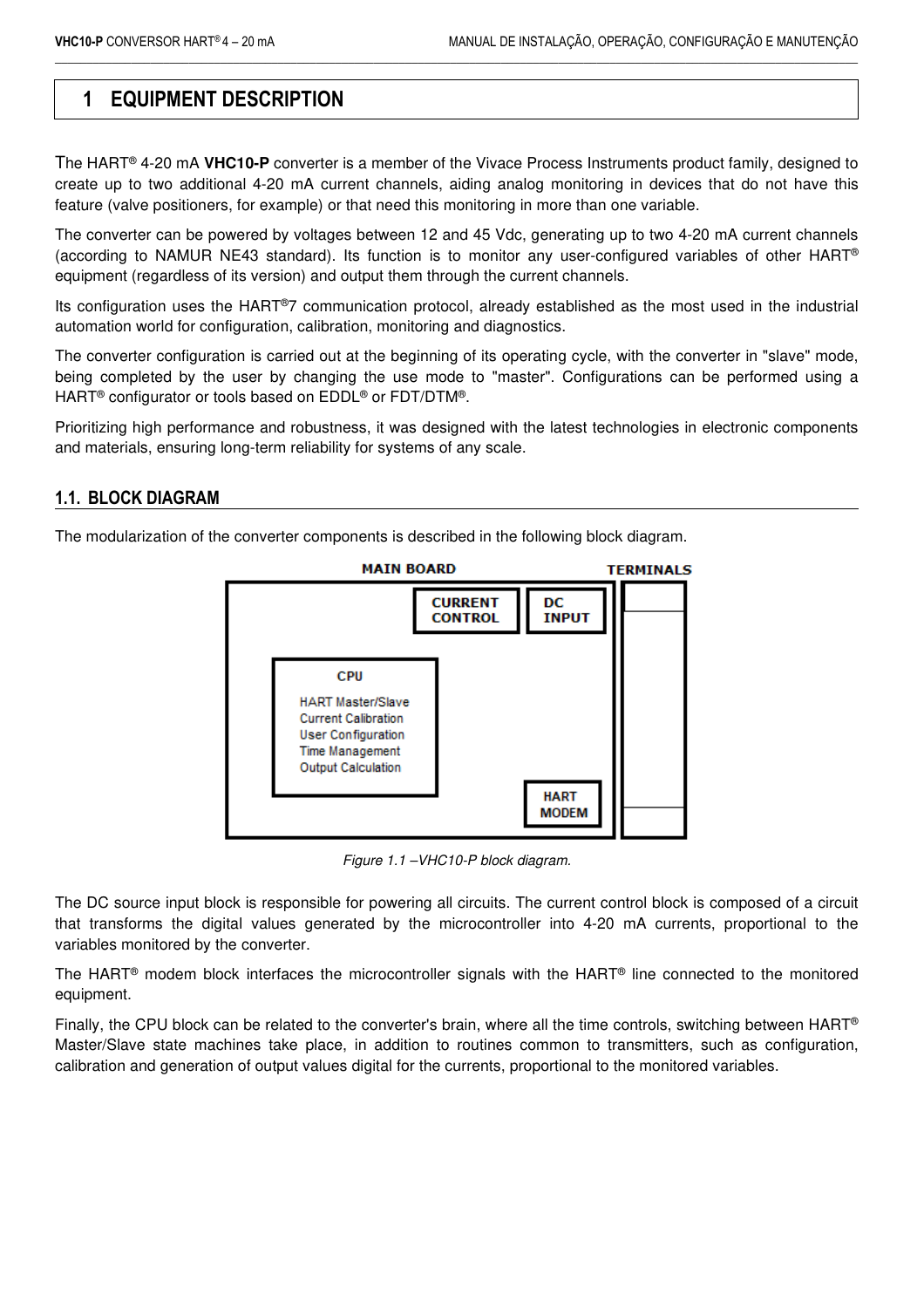# **2 INSTALLATION**



When taking the equipment to the installation site, transfer it in the original packaging. Unpack the equipment at the installation site to avoid damage during transportation.

 $\Box$  . The contribution of the contribution of the contribution of the contribution of the contribution of the contribution of the contribution of the contribution of the contribution of the contribution of the contributi

#### **RECOMMENDATION**

**RECOMMENDATION**



The equipment model and specifications are indicated on the identification labels located on the front and side of the enclosure. Check that the specifications and model provided are as specified for your application and requirements.

# **NOTE**



All cables used to connect the VHC10-P to the HART<sup>®</sup> network must be shielded to avoid interference and noise.



#### **NOTE**

It is extremely important to ground the equipment for complete electromagnetic protection, in addition to ensuring the correct performance of the converter on the HART® network.

The electrical installation of the VHC10-P converter must be carried out after fixing it to the DIN rail. The HART channel must be connected between the converter and the equipment to be monitored and, only later, connect the supplies to the converter's current channels.

Converter connections are shown in figure 2.1 (2-channel model).

Note at the top, that the converter is powered by a voltage source (12 to 45 Vdc - OUT1) and its input is polarized, with the positive terminal being number 1 (on the left) and the negative terminal being the number 2 (on the right).

Terminals 3 and 4 must be powered by another voltage source (polarized input) to enable the output of current OUT2 for the two-channel model.



**Terminal Description**  1 – 2 | Terminals for Powering CHANNEL 1 - OUT1 12 to 45 Vcc polarized 3-4 Terminals for Powering CHANNEL 2 - OUT2 12 to 45 Vcc polarized  $5 - 6$  Terminals for Communication – HART HART® communication with monitored device 7 Not connected terminal 8 | Ground terminal

Figure 2.1 – Identification of converter terminals. Table 2.1 – VHC10-P terminal description.

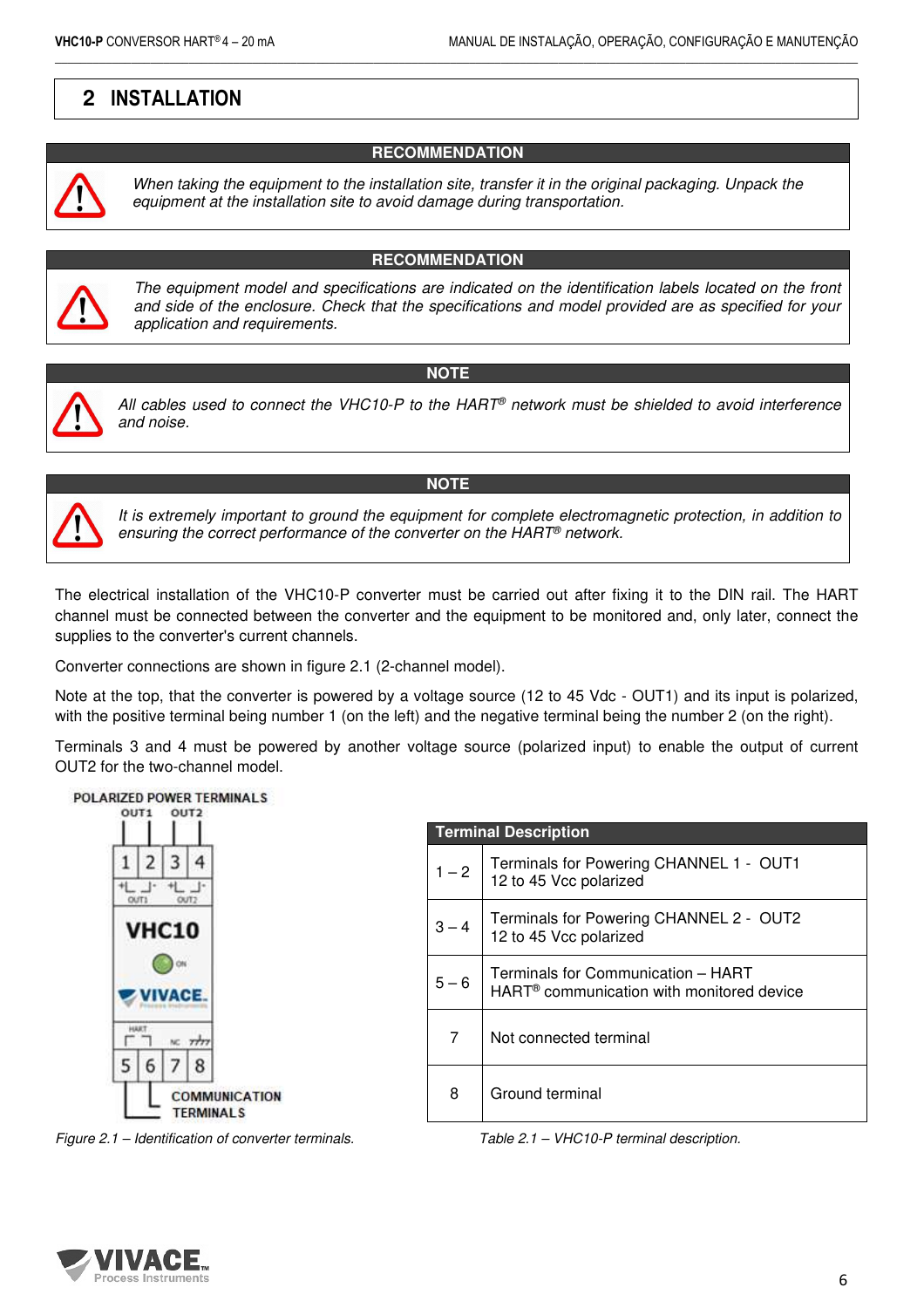At the bottom user can find the HART® communication terminals (terminals 5 and 6). In this case, there is no polarity. Terminal 7 must be left open and terminal 8 can be optionally grounded.

 $\Box$  . The contribution of the contribution of the contribution of the contribution of the contribution of the contribution of the contribution of the contribution of the contribution of the contribution of the contributi

The VHC10-P can monitor variables from HART® devices powered by voltage (transmitters) or by current (valve positioners). The communication connections with these devices are represented, respectively, in figures 2.2 and 2.3, below.

In the case of monitoring a transmitter equipment (figure 1.4), a load of 250 ohms is required to enable the modulation of the current in the HART® standard, in series with the transmitter's supply voltage.

User must use an independent voltage source to power the transmitter, different from the source(s) of the VHC10-P converter, since the converter output currents will indicate the variables read from the transmitter, as indicated in the figures.

Communication terminals 5 and 6 of the converter must be connected over the 250 ohm load, where there is modulation of the HART® signal in the current.





Figure 2.2 – Connection between converter and transmitter Figure 2.3 – Connection between converter and valve – 2-channel model. positioner.

In the case of monitoring a valve positioner (figure 2.3), a 250 ohm load is not required for communication, as the valve positioner is powered by a 4-20 mA current input.

Note that in this example only one output is used to monitor the valve position by reading the positioner's PV variable.

Communication terminals 5 and 6 of the converter must be connected directly to the current supply input of the positioner.

#### **INSTALLATION**



When mounting the equipment in panels or boxes in the field, make sure that the moisture seals are adequate and ensure that the connections to the unused box entries are closed, as the ingress of moisture can generate low insulation and damage the electronic circuits.

In wet conditions, damage caused to the equipment will NOT be covered by the warranty.

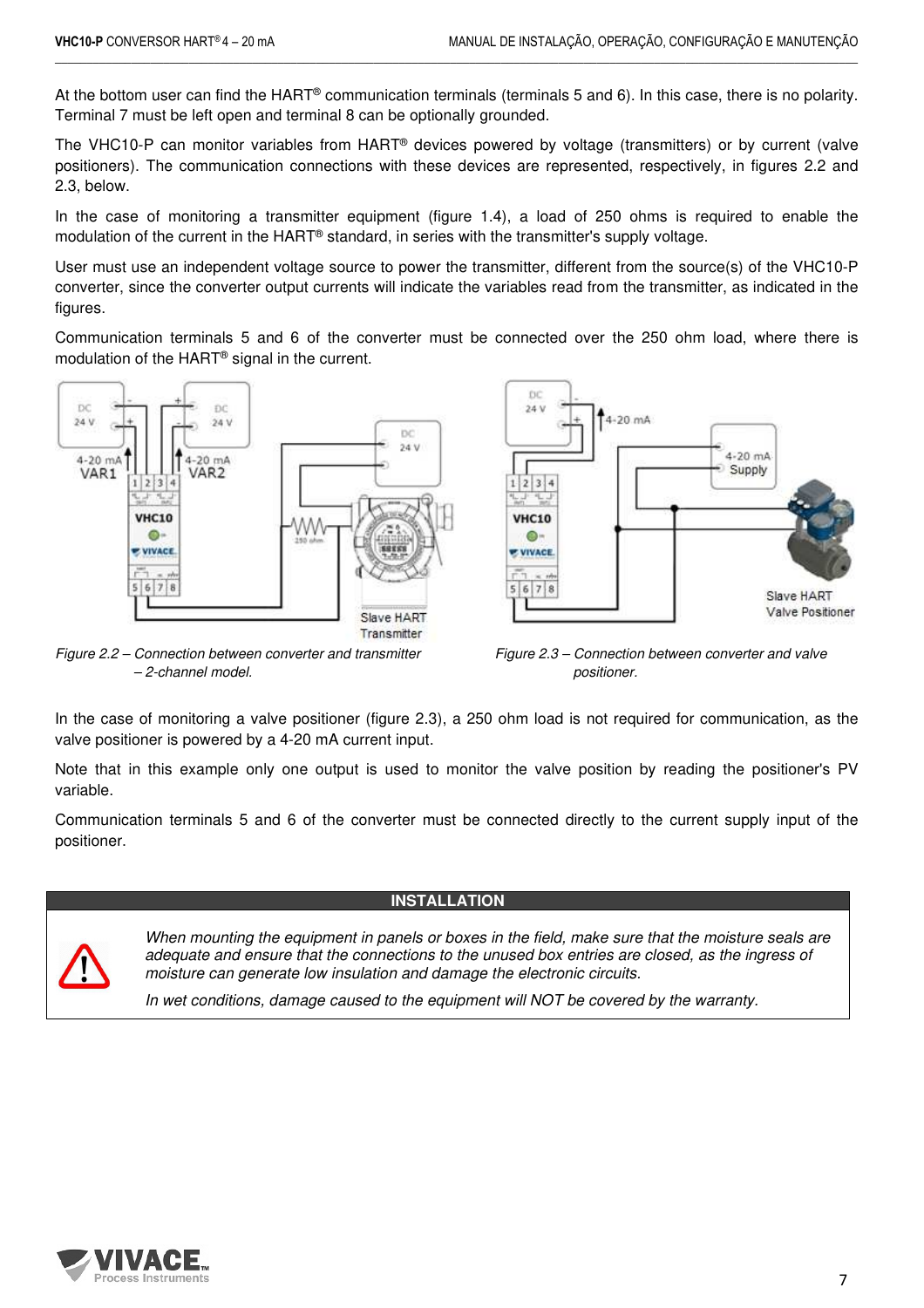# **3 CONFIGURATION**

## **3.1. JUMPERS FOR LOCAL ADJUST AND WRITE PROTECTION**

In addition to the software write protection function, using a configurator, user can change the hardware protection (figure 3.1), in order to ensure that no user can remotely modify their settings. Software write protection does not disable hardware protection and vice versa. For write protection to be disabled, both must be disabled.

| WP <sub>1</sub> | <b>Write Protection</b> |
|-----------------|-------------------------|
|                 | Enabled                 |
|                 | Disabled                |

| <b>NOTE</b>                                                              |
|--------------------------------------------------------------------------|
| The default condition for write protection jumper is<br><b>DISABLED.</b> |



Figure 3.1 – Hardware write protection.

## **3.2.HART® PROGRAMMER**

The configuration of the equipment can be performed using a programmer compatible with HART<sup>®</sup> technology. Vivace offers VCI10 HART® line interfaces (USB or Bluetooth) as a solution for configuration and monitoring of HART® line equipment.

 $\Box$  . The contribution of the contribution of the contribution of the contribution of the contribution of the contribution of the contribution of the contribution of the contribution of the contribution of the contributi

Figure 3.2 exemplifies the use of the USB interface with a personal computer that has HART® configurator software installed, for communication with a valve positioner.

A 250Ω resistor must be used in series with the equipment power supply when the equipment to be monitored is powered via voltage, if the source does not have this load internally, to enable HART® communication over the 4-20 mA current. Vivace interfaces already have this load internally.



Figure 3.2 – Installation of converter for monitoring a valve positioner – only 1 channel.

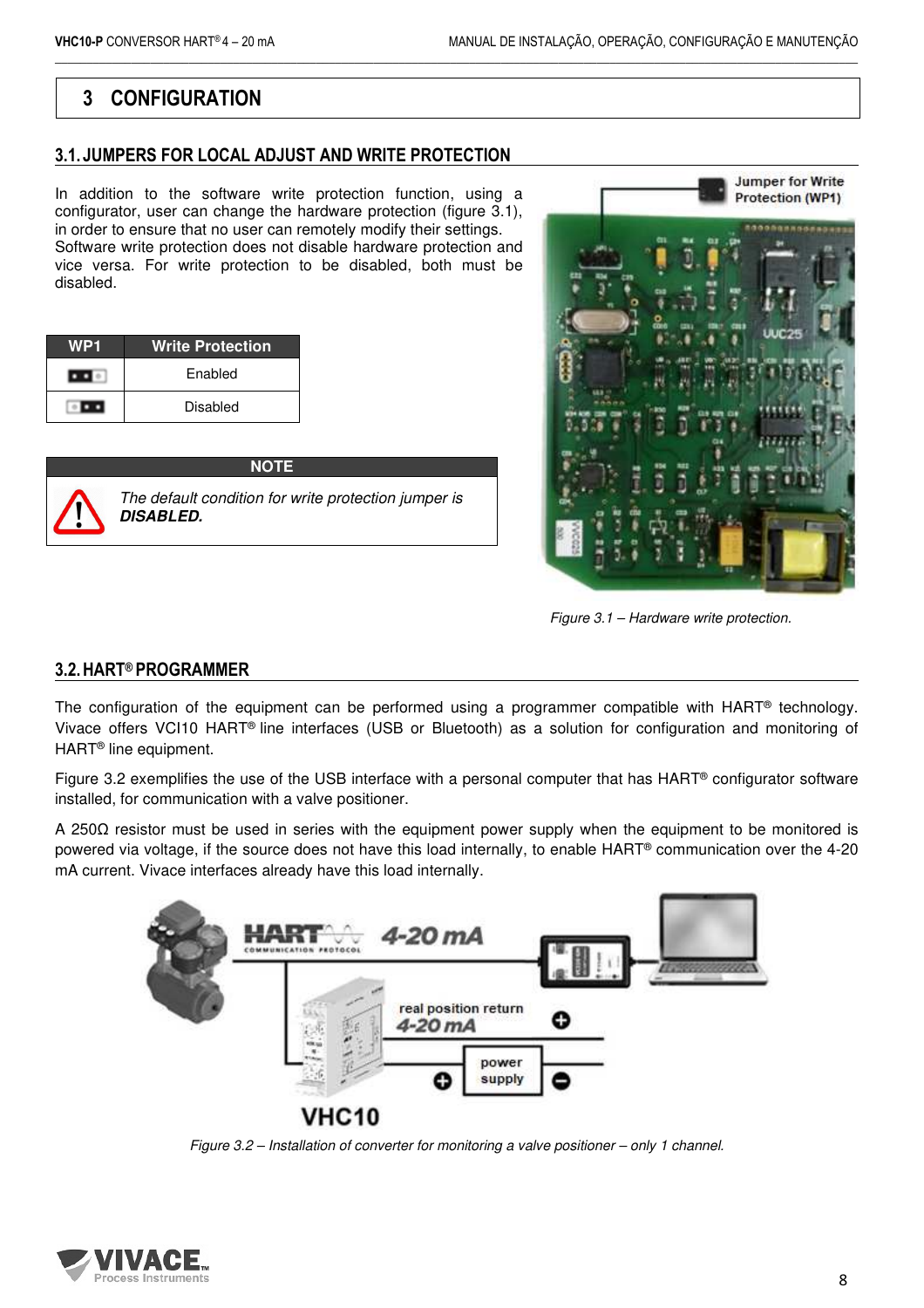# **3.3.CONFIGURATION PARAMETERS**

Parameters are available for user configuration through a HART® programmer. In addition to the parameters inherent to the protocol, there are some basic parameters to be configured before starting the converter: the address of the equipment to be monitored, the codes of the variables to be monitored, units and working ranges for calculating the currents.

 $\Box$  . The contribution of the contribution of the contribution of the contribution of the contribution of the contribution of the contribution of the contribution of the contribution of the contribution of the contributi

The parameters inherent to the protocol concern the converter itself, basically dealing with its identification (Tag, Description, Date, Address) and calibration of the currents to be used as output signals of the monitored variables. For more details on each of these parameters and where to configure them, see section 3.5.

#### **CAUTION**



As VHC10-P converter will be connected on the same HART® line as the equipment monitored, its default address is one (1). Therefore, when using the HART® configurator for configuration, this address must be entered by the user in the 'Polling Address' field.

#### **CONFIGURATION WINDOW**

VHC10-P normally works as a "master" in order to monitor the "slave" equipment and generate currents proportional to the monitored variables. So, converter will not receive HART® commands from another master, making it impossible to configure it when in this mode.

**CAUTION**

To configure it, the user must follow the procedure below.



If the converter enters monitoring mode and the user wants to change any configuration, the procedure must be restarted.

#### *a. Reset VHC10-P converter*

The converter will wait for configuration commands to be received. If no command is sent within 30 seconds", the "master mode will be enabled automatically.

#### *b. Localize the conversor*

Using a HART<sup>®</sup> configurator, poll device at address one  $(1)$  – or at the address modified by user user.

#### *c. Change mode to Configuration*

In the "Settings" directory, change the converter mode to "Configuration". From this moment on, the user will be able to make any configuration with peace of mind, without the converter going back to the "master" mode.

**NOTE**



Vivace configuration tools such as VMT-HART and converter DTM already send this command automatically. In this case, the user can go straight to item d..

#### *d. Configure addresses, variables and ranges*

User must verify that the address of the "slave" equipment, the codes of the variables to be monitored, working ranges and units are correct.

The variables to be monitored can be chosen among the dynamic variables (PV, SV, TV or QV) or by a variablespecific code index (check the indexes available in the monitored product manual).

#### *e. Change mode to Monitoring*

In the "Settings" directory, change the converter mode to "Monitoring" (or "Enable Master Mode", according to the configurator used). From this moment on, the user will no longer be able to configure the converter and it will work in "master" mode.

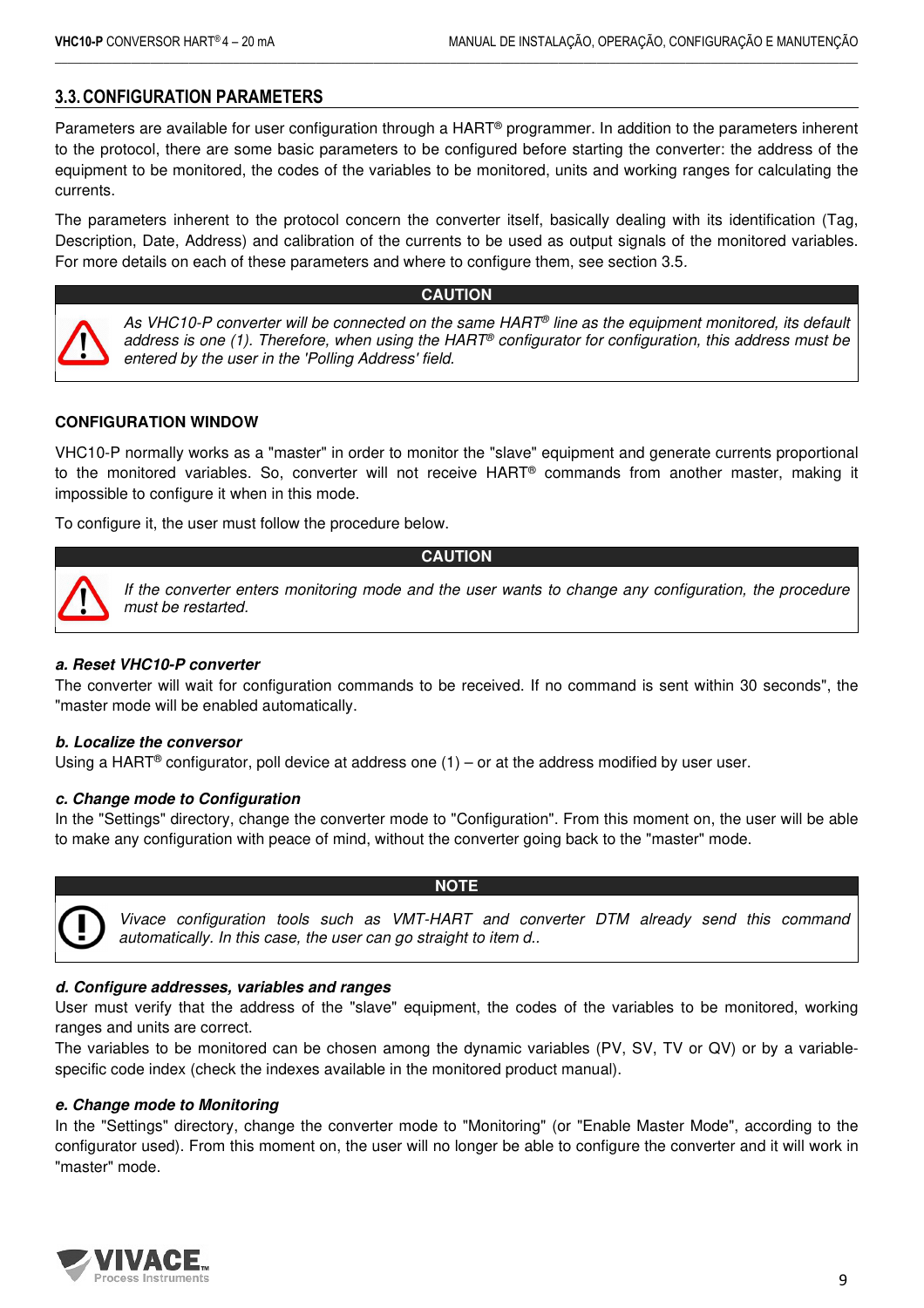#### **IDENTIFYING SLAVE DEVICE**

After installing the converter on the HART® network, user must configure the address of the equipment to be monitored (0 to 15, for HART®6 or earlier; 0 to 63, for HART®7) and the variable codes of this equipment to be converted to 4-20 mA current.

 $\Box$  . The contribution of the contribution of the contribution of the contribution of the contribution of the contribution of the contribution of the contribution of the contribution of the contribution of the contributi

In the case of variables, user can choose between main dynamics (PV, SV, TV or QV) or manually enter the code of the desired variable, if it is not one of the four above.

**NOTE**



The codes for each variable must be provided by the manufacturer of each equipment.

With these configurations completed, user will be able to activate the monitoring of the slave equipment ('Enable Master Mode') in the "Configuration" menu, when the converter will start to try to identify the slave equipment at the configured address.

In case of success, the monitoring of the configured variables will start automatically, generating the 4-20 mA output currents proportional to the values configured in the parameters of the respective working ranges and current calibrations (HART® standard).

| <b>CONFIGURATION EXAMPLE:</b>                                                                                                                                                                                                                                                                                                      | $VARI = PV%$ | OUT <sub>1</sub>  | $VAR2 = SV$      | OUT <sub>2</sub>   |  |  |
|------------------------------------------------------------------------------------------------------------------------------------------------------------------------------------------------------------------------------------------------------------------------------------------------------------------------------------|--------------|-------------------|------------------|--------------------|--|--|
| Converter: Address 1<br>Slave Device: Address 0                                                                                                                                                                                                                                                                                    | $0.0\%$      | $4.0 \text{ mA}$  | $-20.0$ °C       | 4.0 <sub>m</sub> A |  |  |
| Monitored Variable 1: PV%                                                                                                                                                                                                                                                                                                          | 25,0%        | 8.0 mA            | $22.5^{\circ}$ C | 8.0 mA             |  |  |
| Variable 1 Unit: %                                                                                                                                                                                                                                                                                                                 | 50,0%        | $12.0 \text{ mA}$ | $65.0^{\circ}$ C | 12,0 mA            |  |  |
| Variable 1 Range: 0% to 100%                                                                                                                                                                                                                                                                                                       | 75,0%        | 16,0 mA           | $107.5$ °C       | 16,0 mA            |  |  |
| Monitored Variable 2: SV<br>Variable 2 Unit: °C                                                                                                                                                                                                                                                                                    | 100,0%       | 20.0 mA           | $150.0$ °C       | 20,0 mA            |  |  |
| $\mathbf{y}$ $\mathbf{y}$ $\mathbf{y}$ $\mathbf{y}$ $\mathbf{y}$ $\mathbf{y}$ $\mathbf{y}$ $\mathbf{y}$ $\mathbf{y}$ $\mathbf{y}$ $\mathbf{y}$ $\mathbf{y}$ $\mathbf{y}$ $\mathbf{y}$ $\mathbf{y}$ $\mathbf{y}$ $\mathbf{y}$ $\mathbf{y}$ $\mathbf{y}$ $\mathbf{y}$ $\mathbf{y}$ $\mathbf{y}$ $\mathbf{y}$ $\mathbf{y}$ $\mathbf{$ |              |                   | .                |                    |  |  |

Variable 2 Range: -20 $\degree$ C a 150 $\degree$ C Table 3.1 – Example of monitoring for 2-channel converter.

#### **3.4. PROGRAMMING TREE FOR HART CONFIGURATOR**

The programming tree is a tree-like structure with a menu of all available software features, as shown in the figure. 3.3.



Figure 3.3 – VHC10-P programming tree.

To configure the converter online, make sure it is correctly installed, with the proper supply voltage and a minimum of 250  $Ω$  of line impedance, necessary for communication with the slave equipment (in the case of voltage-supplied transmitters, only).

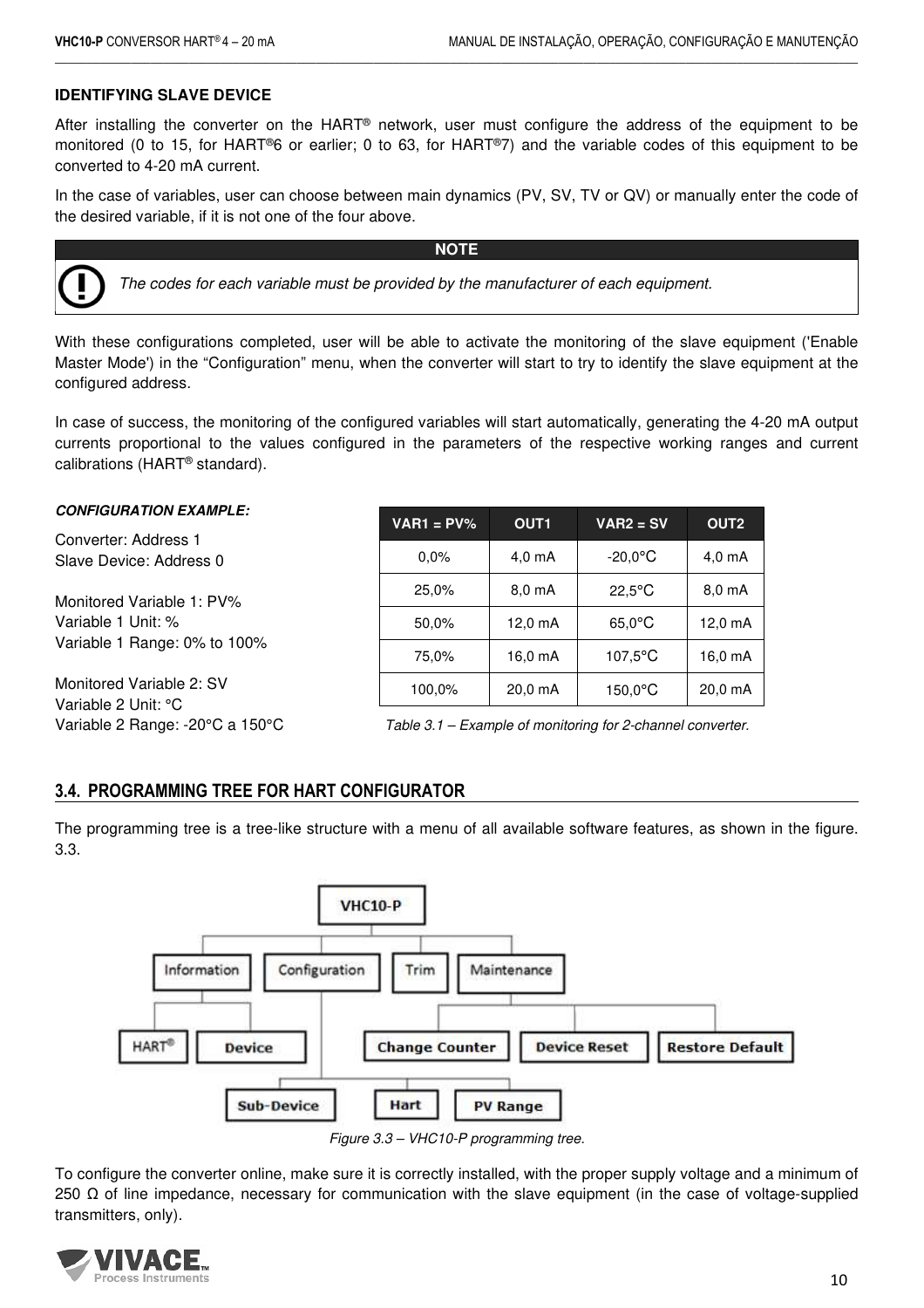

Make sure the converter is in Configuration Mode (see the 'Configuration Window' item) before initializing the settings.

## **INFORMATION**

The main information about the converter can be accessed here.

*HART*® **–** The main equipment information regarding the communication protocol is found here, such as: Manufacturer, Device Type, Device Profile, HART® Revision, Software Version and Order Code.

 $\Box$  . The contribution of the contribution of the contribution of the contribution of the contribution of the contribution of the contribution of the contribution of the contribution of the contribution of the contributi

**CAUTION**

*Device* **–** Here are the main equipment information: Tag, Description, Message, Serial Number and Order Code.

#### **CONFIGURATION**

Here you configure the Converter Mode, as Master (monitoring) or Slave (configuration). Also the items in this menu allow the following settings:

**Sub-Device** – Address and Variable Codes for the monitored device.

*Range* **–** Working Ranges (upper and lower points) and Units.

*Hart* **–** configures Current Mode, Safety Output, HART Master Mode, Write Protection and Communication Preambles.

#### **TRIM**

User can adjust the output currents of the converter. Figure 3.4 shows the assembly diagram for the TRIM of the current OUT1 of the VHC10-P. To trim the OUT2 current, just repeat the assembly of the figure, using the inputs of terminals 3 and 4 of the converter.

#### **MAINTENANCE**

In this menu you can perform maintenance tasks for the converter, as described below.

*Change Counter* **–** Informs the change counters for each of the following drive parameters. It is also possible to reset the counters in this directory.

- Converter Address
- Variable 1 Range
- Variable 2 Range
- Variable 1 Unit
- Variable 2 Unit
- **Inferior Current Trim**
- Superior Current Trim
- Slave Device Address
- Variables 1 and 2 Codes
- **Software Write Protection**
- Safety Output

*Device Reset* **–** resets converter via software.

*Restore Default* **–** restores factory default values to configuration and calibration parameters.



Figure 3.4 – Mounting for OUT1 current trim.

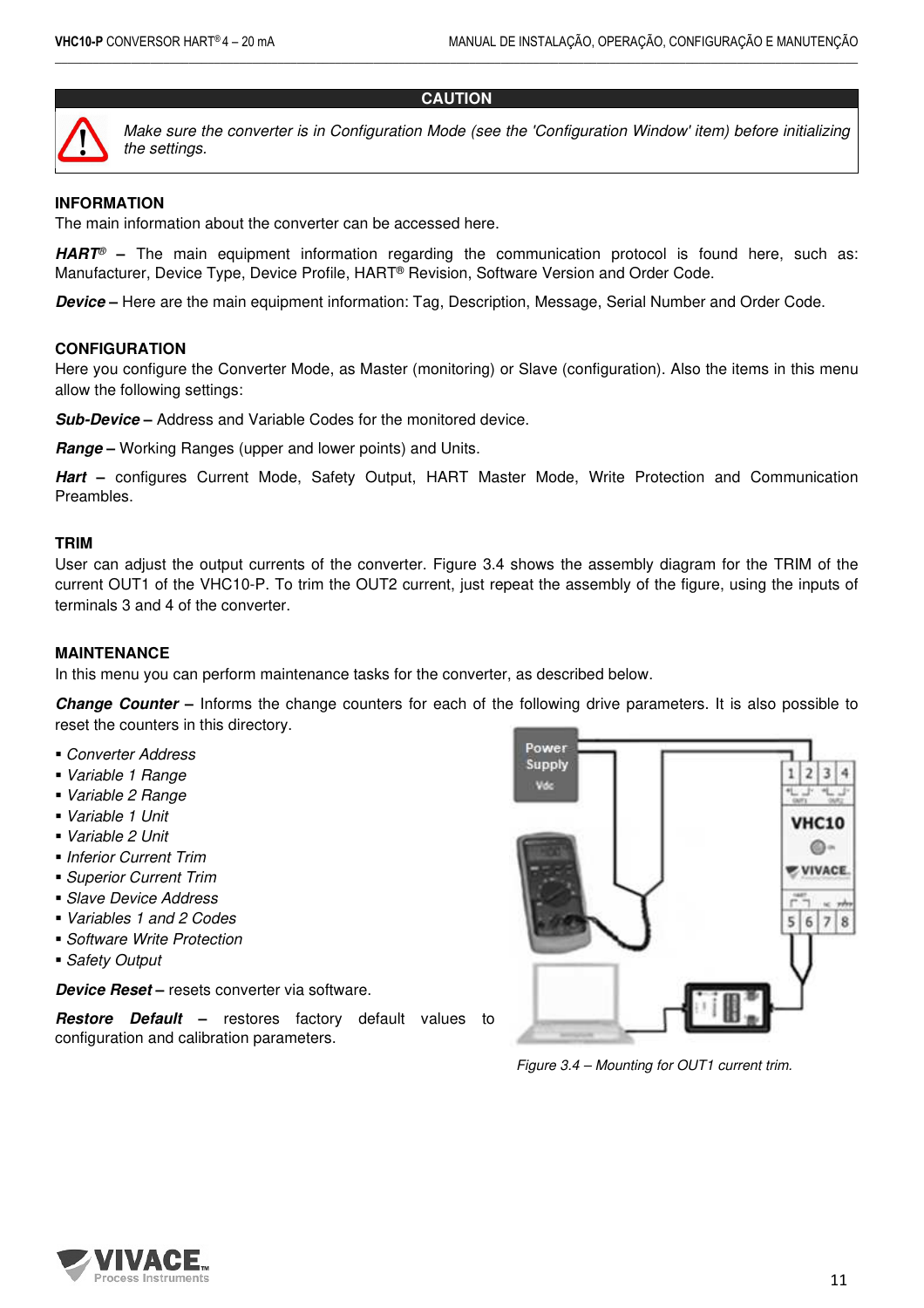## **3.5. SAFE OUTPUT**

The converter has a specific configuration to independently direct the output currents to a safety value, according to the user application.

 $\Box$  . The contribution of the contribution of the contribution of the contribution of the contribution of the contribution of the contribution of the contribution of the contribution of the contribution of the contributi

This value is used whenever the slave equipment stops responding to monitoring commands, when configurator enters configuration mode or when the user uses the local adjustment with the magnetic tool.

The user can configure the following safety outputs, according to the NAMUR NE-43 standard:

HIGH – sets the respective safety output to 20.50 mA (103.125%);

LOW – sets the respective safety output to  $3.8 \text{ mA}$  (-1.25%);

LAST VALUE – sets the respective safety output to the last valid value read.

Converter will return to indicate the current proportional to the respective monitored variable as soon as the connection with the slave equipment is re-established or when the configuration mode is ended.

#### **3.6. FDT/DTM CONFIGURATION**

Tools based on FDT/DTM (Ex. PACTware® or FieldCare®) can be used for information, configuration, monitoring and visualization of diagnosis on devices with HART® technology. Vivace makes available on its website (www.vivaceinstruments.com.br) DTMs of all its equipment from the line with the protocols HART® and Profibus PA.

PACTware® is proprietary software of the PACTware Consortium and can be found on the website: *http://www.vega.com/en/home\_br/Downloads*

The following figures show some of the VHC10-P DTM screens using the Vivace VCI10-UH interface with PACTware®. Note that the directory with menus available for the DTM (OnLine Parameterize) follows the format of the configuration tree displayed in the item 3.4 (figure 3.3).



Figure 3.5 – Variable configuration screen. Figure 3.6 – Monitoring configuration screen.



For complete details of each of the functions provided by the converter via DTM, see section 3.4 – Programming Tree for HART Configurator.

**NOTE**

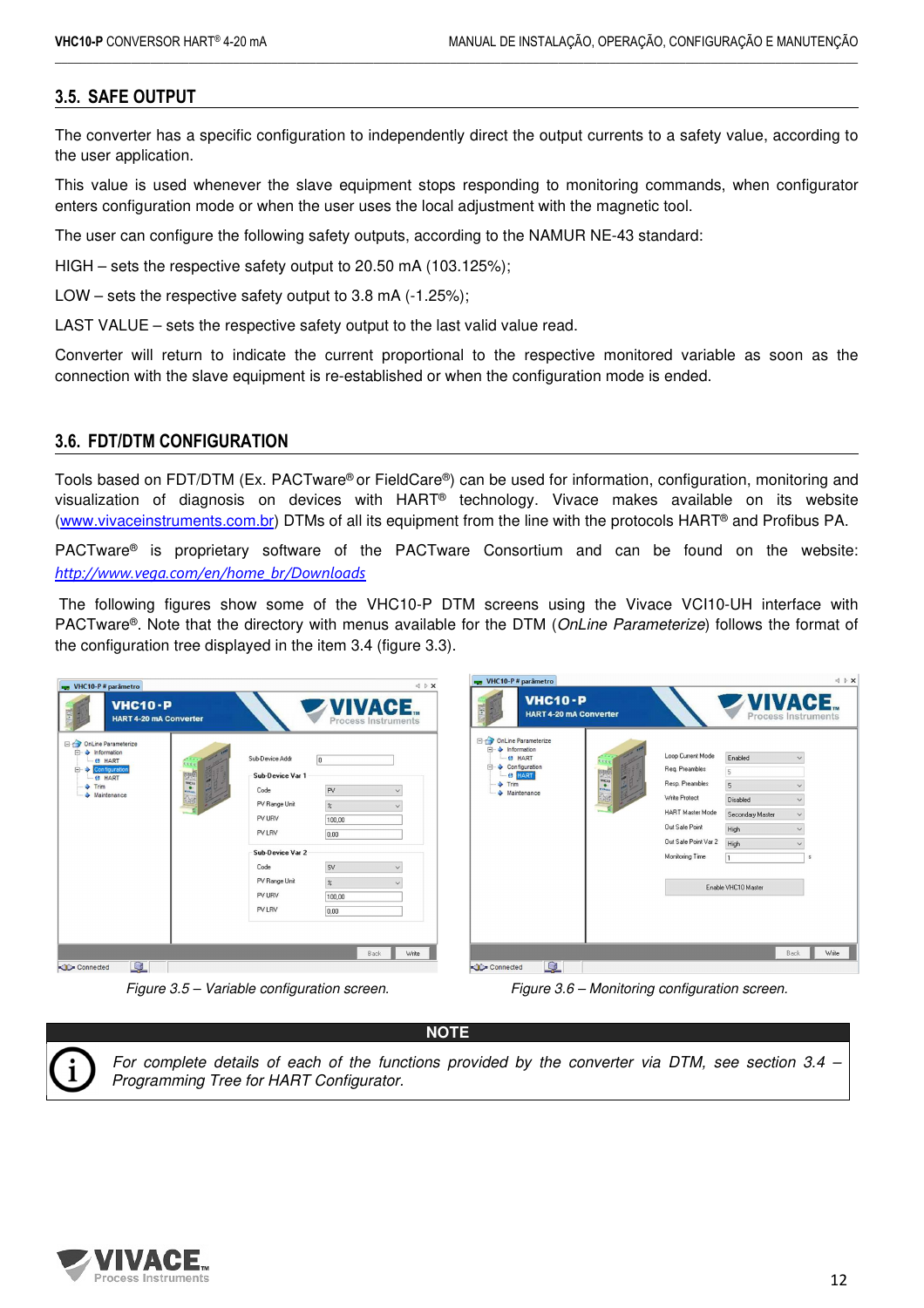# **4 TECHNICAL CHARACTERISTICS**

# **4.1.CASE DIMENSIONS**



 $\Box$  . The contribution of the contribution of the contribution of the contribution of the contribution of the contribution of the contribution of the contribution of the contribution of the contribution of the contributi

Figure 4.1 – Dimensions of housing case.

## **4.2. IDENTIFICATION**

VHC10-P has an identification tag attached to its front face, specifying model, manufacturer and connections, as shown in Figure 4.2. It also has a side label with the converter connection diagram and the equipment serial number.

The indications of the connections of the HART® channel with the equipment to be monitored, of the power supplies and current outputs are also indicated on the labels.



Figure 4.2 – Identification tags for VHC10-P – 2-channel model.

# **4.3.ORDERING CODE**

# VHC10-P Panel HART ° 4-20 mA Converter

| <b>Monitoring Channels</b> |                |  | <b>1 CHANNEL</b>        |                         |  |  |
|----------------------------|----------------|--|-------------------------|-------------------------|--|--|
|                            | $\overline{2}$ |  | 2 CHANNELS              |                         |  |  |
| <b>Certification Type</b>  |                |  | <b>NO CERTIFICATION</b> |                         |  |  |
| <b>Certification Body</b>  |                |  | 0                       | <b>NO CERTIFICATION</b> |  |  |
| Ordering Code Example:     |                |  |                         |                         |  |  |
| <b>VHC10-P</b>             |                |  | 0                       |                         |  |  |
|                            |                |  |                         |                         |  |  |

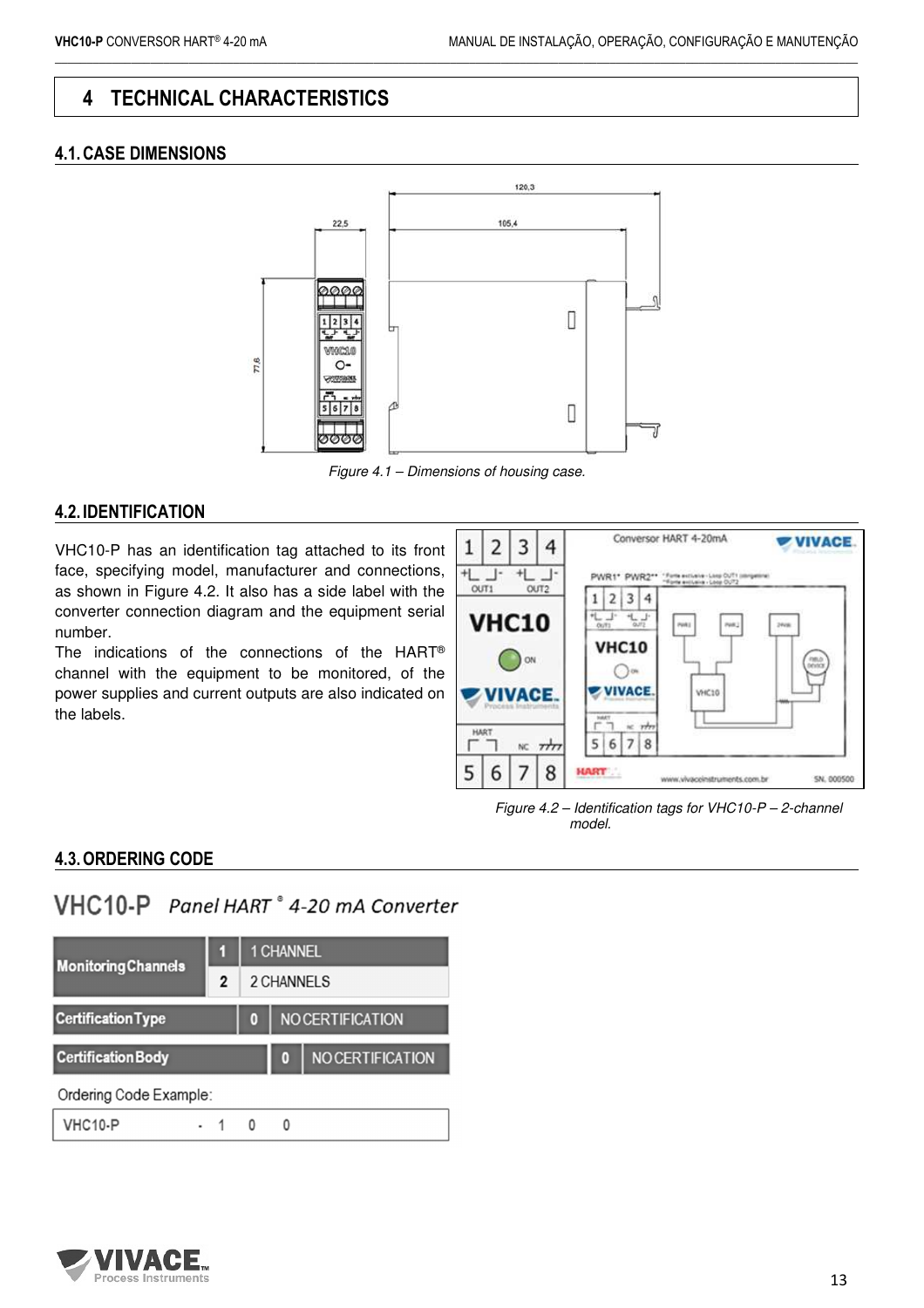# **4.4.TECHNICAL AND PHYSICAL SPECIFICATIONS**

The main technical and physical characteristics of the converter are listed in Table 4.1. These are important references that must be analyzed before installing the converter to the user's system, especially with regard to supply voltage, temperature and mechanical connection.

 $\Box$  . The contribution of the contribution of the contribution of the contribution of the contribution of the contribution of the contribution of the contribution of the contribution of the contribution of the contributi

| Accuracy                        | $\pm$ 0,03% of calibrated span                                |  |  |  |  |
|---------------------------------|---------------------------------------------------------------|--|--|--|--|
| <b>Comunication Protocol</b>    | $HART^{\omega}$ 7 (compatible with previous versions)         |  |  |  |  |
| <b>Output Current</b>           | Up to two 4-20 mA channels, according to<br><b>NAMUR NF43</b> |  |  |  |  |
| Power Supply                    | 12 to 45 Vdc, not polarized, with transient<br>protector      |  |  |  |  |
| <b>Temperature Limits</b>       | $-10$ to 70 $\degree$ C (14 to 158 $\degree$ F)               |  |  |  |  |
| Configuration                   | Remote configuration using tools based on<br>EDDL or FDT/DTM  |  |  |  |  |
| <b>Write Protection</b>         | Hardware and software                                         |  |  |  |  |
| Hazardous Area<br>Certification | Not certified                                                 |  |  |  |  |
| <b>Protection Degree</b>        | IP00 / IP66 (installed)                                       |  |  |  |  |
| Mounting                        | Panel, DIN 43880 rail                                         |  |  |  |  |
| <b>Case Material</b>            | Injected ABS Plastic                                          |  |  |  |  |
| Approximated Weight             | 300 g                                                         |  |  |  |  |

Table 4.1 – Specifications for VHC10-P converter.

## **4.5.SPARE PARTS**

4-Way VHC10-P Protection Connector (upon request).

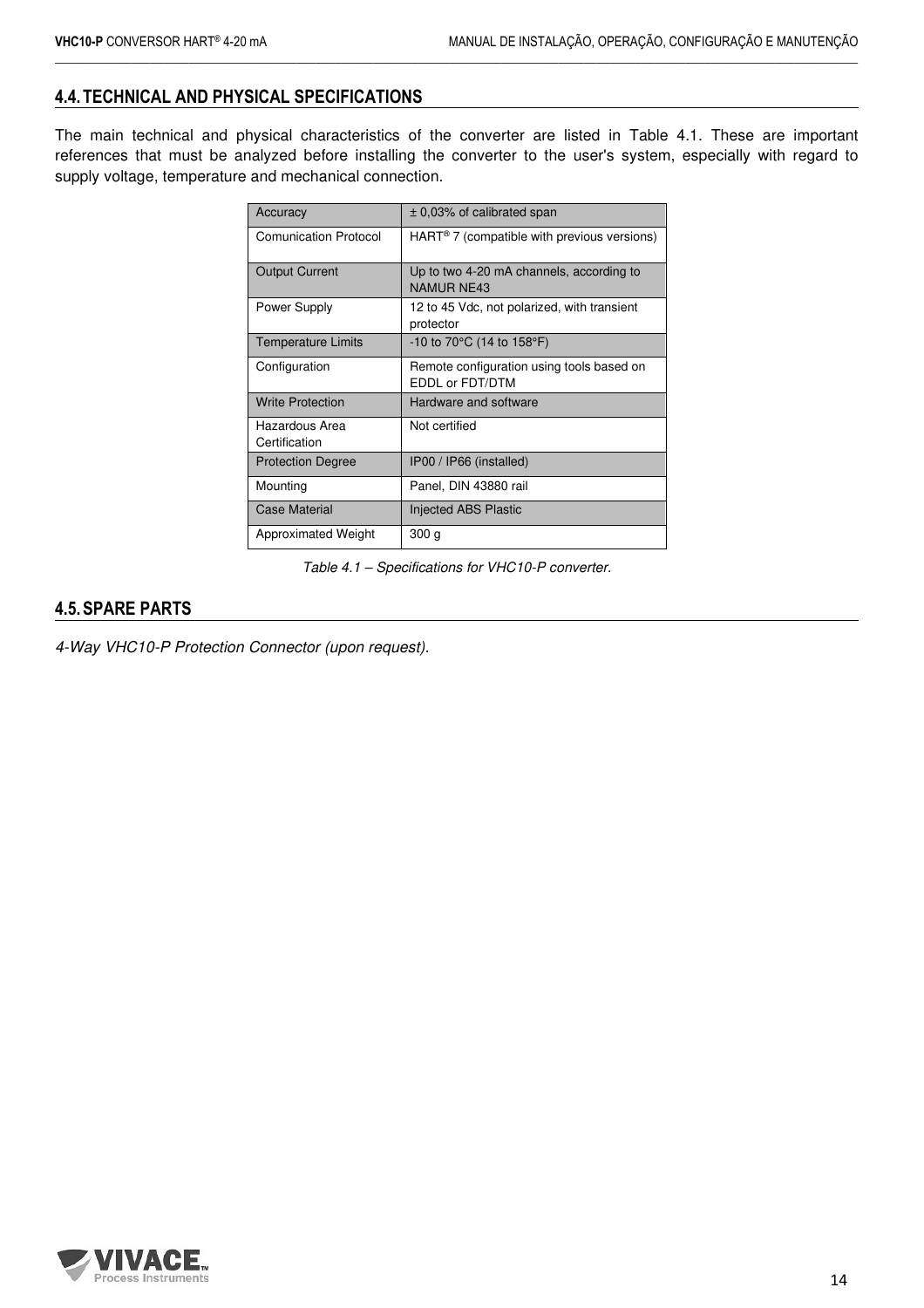# **5 WARRANTY**

#### **5.1. GENERAL CONDITIONS**

Vivace ensures its equipments from any defect on manufacturing or component quality. Problems caused by misuse, improper installation or exposure to extreme conditions are not covered by this warranty.

 $\Box$  . The contribution of the contribution of the contribution of the contribution of the contribution of the contribution of the contribution of the contribution of the contribution of the contribution of the contributi

User can repair some equipments by replacing spare parts, but it is strongly recommended to forward it to Vivace for diagnosis and maintenance in cases of doubt or impossibility of correction by the user.

For details about the product warranty, see the general term warranty on Vivace website: www.vivaceinstruments.com.br.

#### **5.2. WARRANTY PERIOD**

Vivace ensures the ideal operating conditions of their equipment by a period of two years, with full customer support regarding to installation, operation and maintenance for the best use of the equipment.

It is important to note that even after warranty period expires, Vivace assistance team is ready to assist customer with the best support service, offering the best solutions for the installed system.

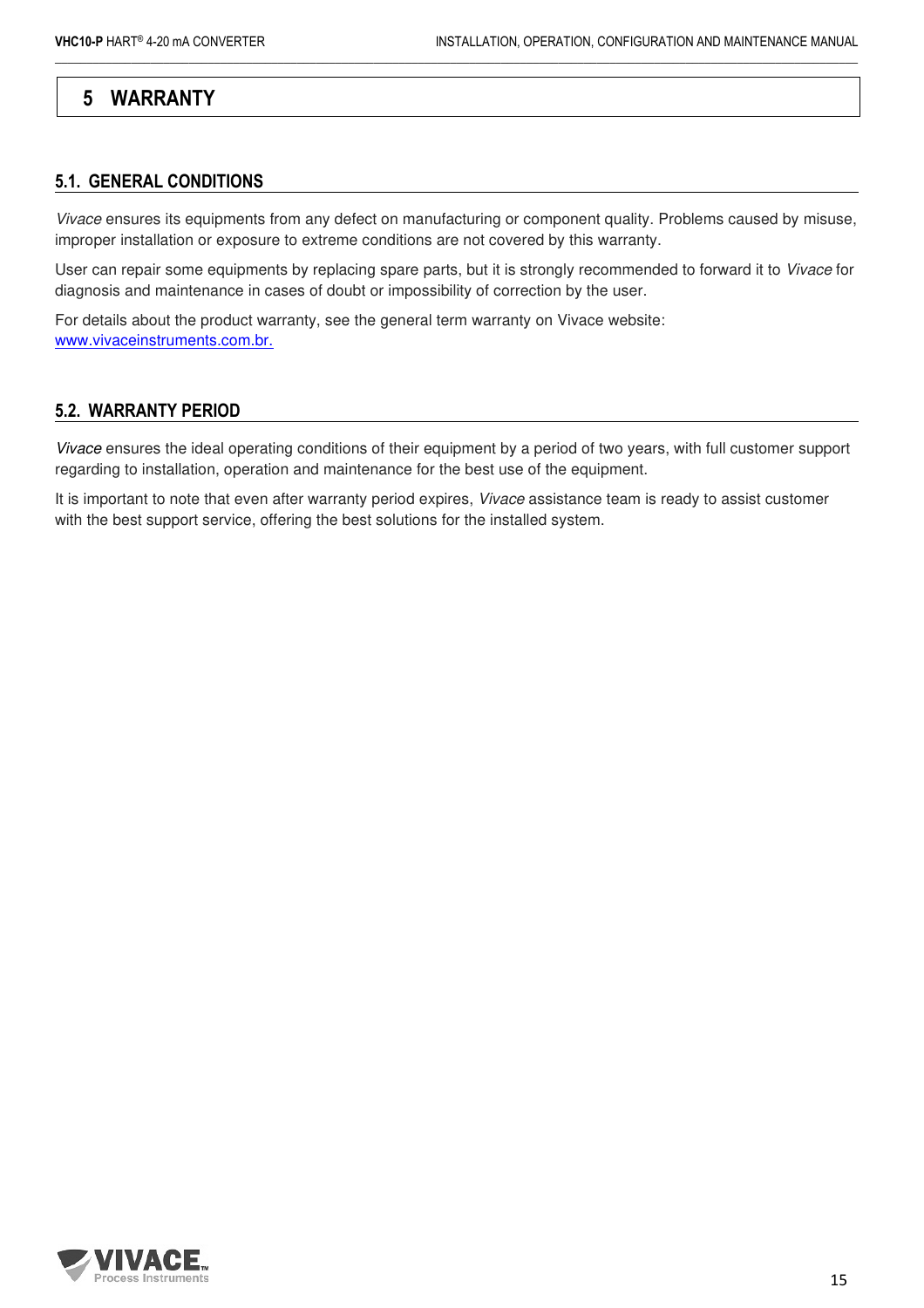# **APPENDIX I – TECHNICAL ANALYSIS REQUEST**

| <b>FSAT</b><br><b>ZVIVACE.</b><br><b>Technical Analysis Solicitation Form</b><br>Process Instruments                                                                                                                                                                                   |                  |                               |                      |                       |      |  |  |
|----------------------------------------------------------------------------------------------------------------------------------------------------------------------------------------------------------------------------------------------------------------------------------------|------------------|-------------------------------|----------------------|-----------------------|------|--|--|
| Company:                                                                                                                                                                                                                                                                               | Unit/Department: |                               | Shipping Invoice nº: |                       |      |  |  |
| Standard Warranty: ()Yes ()No                                                                                                                                                                                                                                                          |                  | Extended Warranty: ()Yes ()No |                      | Buying Invoice nº:    |      |  |  |
|                                                                                                                                                                                                                                                                                        |                  | <b>COMMERCIAL CONTACT</b>     |                      |                       |      |  |  |
| <b>Complete Name:</b>                                                                                                                                                                                                                                                                  |                  |                               | Position:            |                       |      |  |  |
| <b>Phone and Extension:</b>                                                                                                                                                                                                                                                            |                  |                               | Fax:                 |                       |      |  |  |
| e-mail:                                                                                                                                                                                                                                                                                |                  |                               |                      |                       |      |  |  |
|                                                                                                                                                                                                                                                                                        |                  | <b>TECHNICAL CONTACT</b>      |                      |                       |      |  |  |
| <b>Complete Name:</b>                                                                                                                                                                                                                                                                  |                  |                               | Position:            |                       |      |  |  |
| <b>Phone and Extension:</b>                                                                                                                                                                                                                                                            |                  |                               | Fax:                 |                       |      |  |  |
| e-mail:                                                                                                                                                                                                                                                                                |                  |                               |                      |                       |      |  |  |
|                                                                                                                                                                                                                                                                                        |                  | <b>EQUIPMENT DATA</b>         |                      |                       |      |  |  |
| Model:                                                                                                                                                                                                                                                                                 |                  |                               | Serial Num.:         |                       |      |  |  |
|                                                                                                                                                                                                                                                                                        |                  | <b>PROCESS INFORMATION</b>    |                      |                       |      |  |  |
| Environment Temperature (°C)                                                                                                                                                                                                                                                           |                  |                               |                      | Work Temperature (°C) |      |  |  |
| Min:                                                                                                                                                                                                                                                                                   | Max:             |                               | Min:                 |                       | Max: |  |  |
| <b>Operation Time:</b>                                                                                                                                                                                                                                                                 |                  |                               | <b>Fail Date:</b>    |                       |      |  |  |
| FAIL DESCRIPTION: Here user should describe in detail the observed behaviour of product, frequency of fail occurence and<br>repeatability. Also, should inform operational system version and a quick description of control system architecture where the<br>equipment was installed. |                  |                               |                      |                       |      |  |  |
|                                                                                                                                                                                                                                                                                        |                  |                               |                      |                       |      |  |  |
|                                                                                                                                                                                                                                                                                        |                  |                               |                      |                       |      |  |  |
| <b>ADDITIONAL OBSERVATION:</b>                                                                                                                                                                                                                                                         |                  |                               |                      |                       |      |  |  |
|                                                                                                                                                                                                                                                                                        |                  |                               |                      |                       |      |  |  |
|                                                                                                                                                                                                                                                                                        |                  |                               |                      |                       |      |  |  |
|                                                                                                                                                                                                                                                                                        |                  |                               |                      |                       |      |  |  |
|                                                                                                                                                                                                                                                                                        |                  |                               |                      |                       |      |  |  |
|                                                                                                                                                                                                                                                                                        |                  |                               |                      |                       |      |  |  |
|                                                                                                                                                                                                                                                                                        |                  |                               |                      |                       |      |  |  |

 $\Box$  . The contribution of the contribution of the contribution of the contribution of the contribution of the contribution of the contribution of the contribution of the contribution of the contribution of the contributi